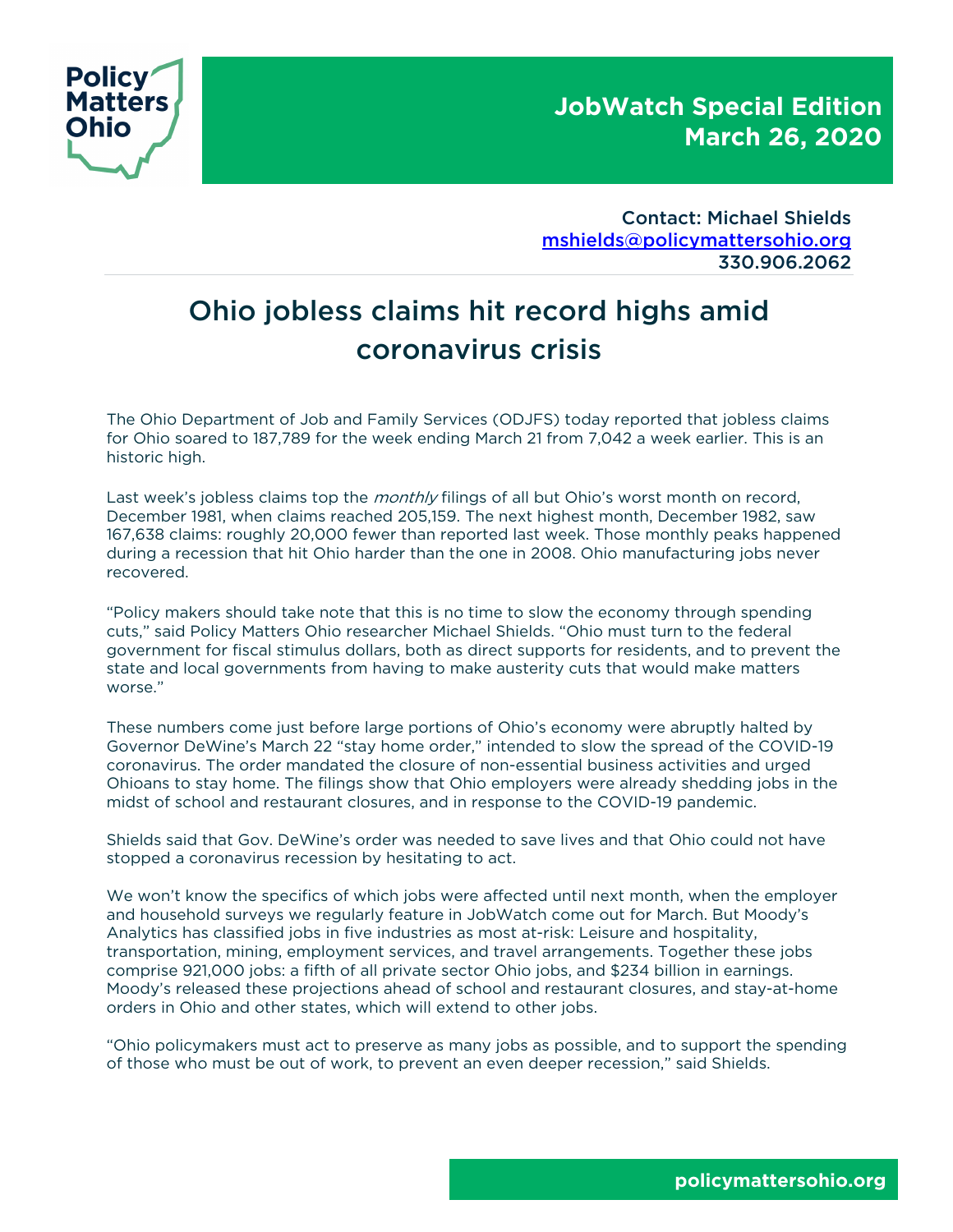

Source: Industry employment from Bureau of Labor Statistics, QCEW Ohio annual 2018. High job-loss risk category from Moody's *Analytics as reported in Wall Street Journal "The New Front-Line Coronavirus Workers: Grocery Clerks, Delivery Drivers."*

Shields said that Ohio policymakers have primed Ohio for a deeper recession by leaving too many Ohioans on the fringe, with low earnings and few public supports.

"Policies that have left many Ohioans struggling at the margin will make the unfolding recession worse. Thankfully, Congress has approved additional aid for the states, but it probably won't be enough, given the scale of the cutbacks. Ohio must do all we can to sustain government spending and avoid cuts that would make the recession worse," he said.

#### Three solutions

## Take full advantage of additional unemployment benefits approved by Congress and the General Assembly

Congress has stepped up and provided major additions to the unemployment (UC) system, including extending benefits to many workers not previously covered and creating a temporary \$600-a-week payment for UC recipients. The new federal law also includes grants to states to improve and promote their work sharing programs, which allow employers to avoid layoffs by